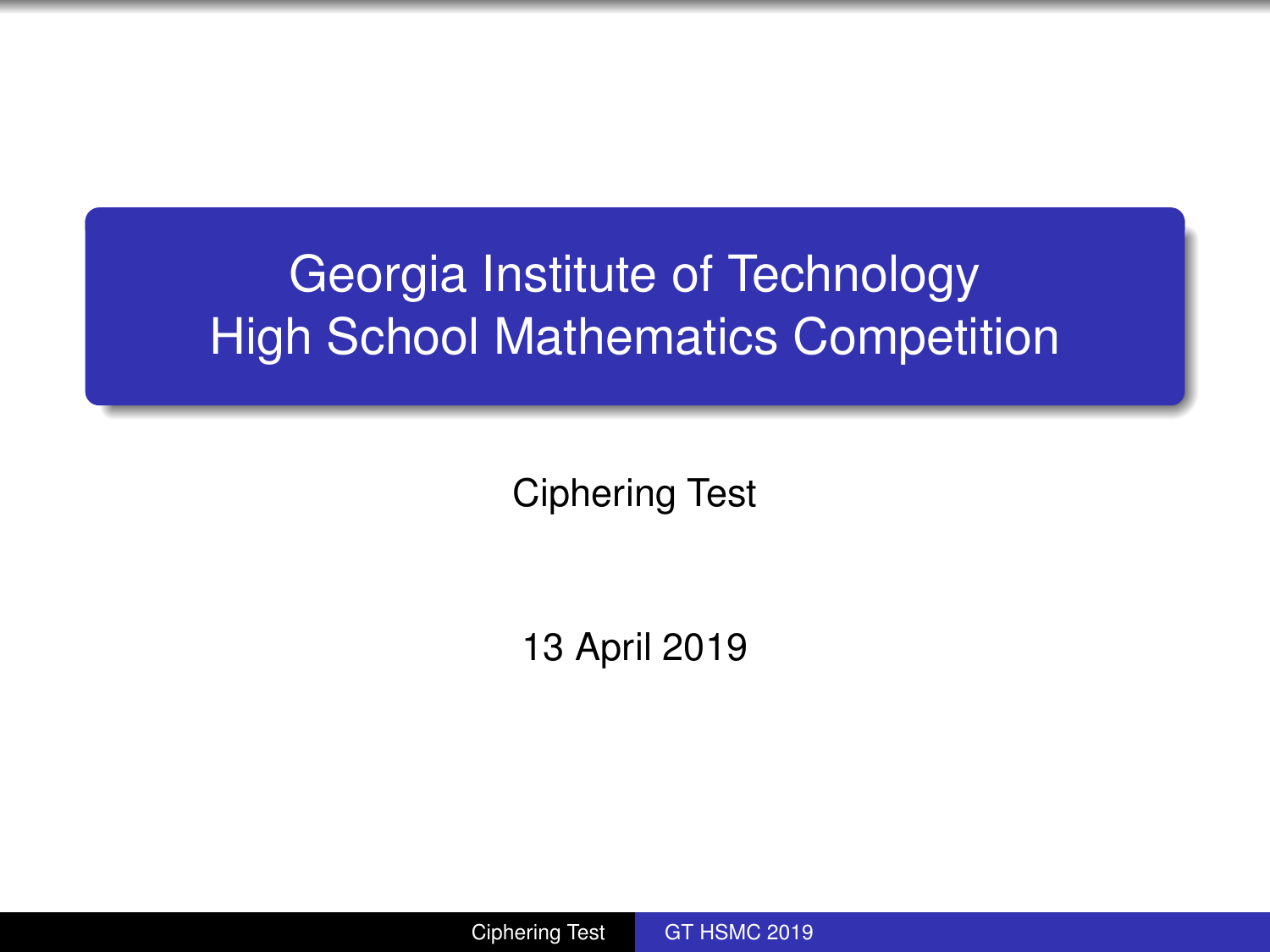## Can you read this?

## This is the font questions will be written in.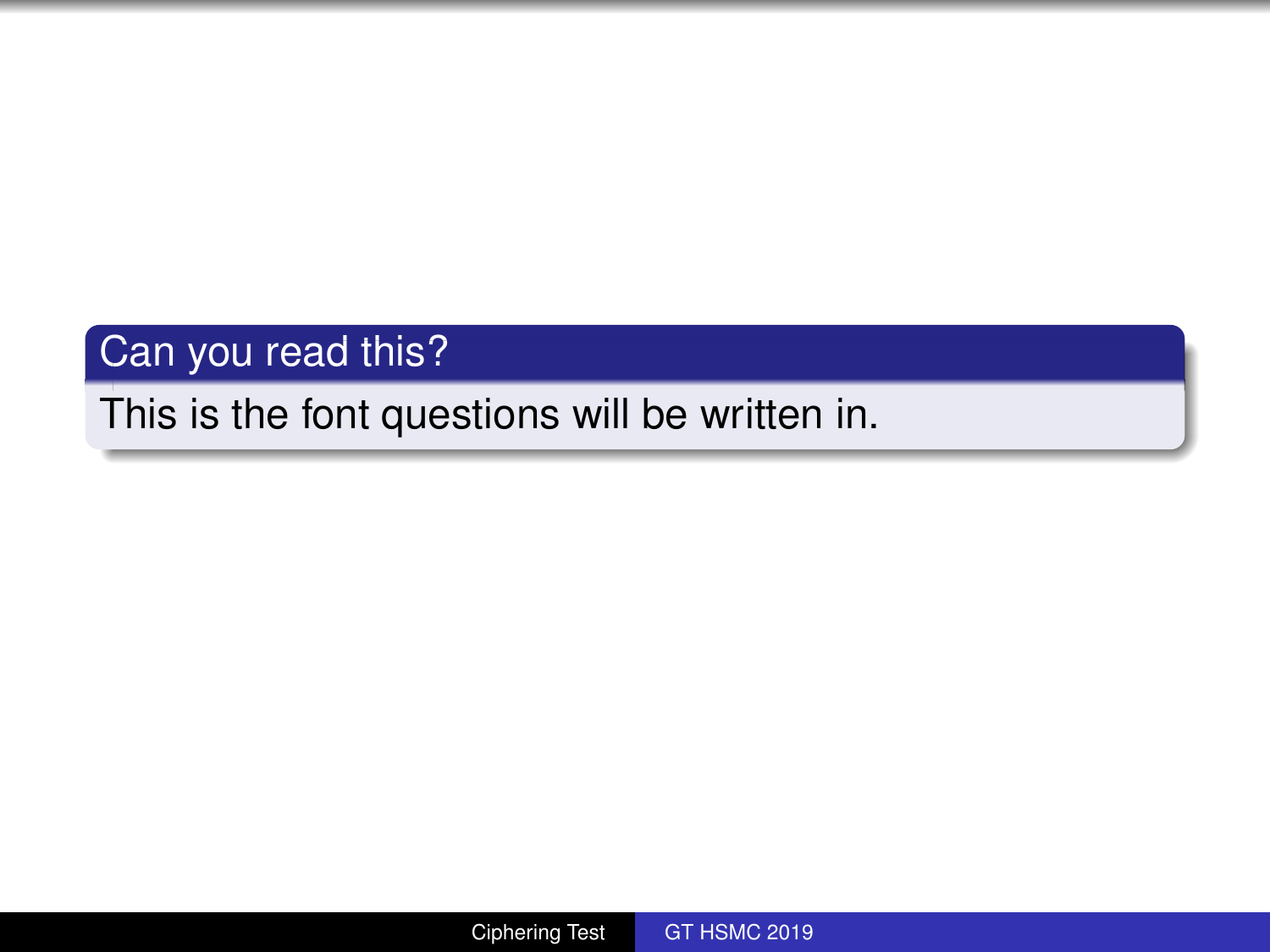## **Instructions**

- Ensure that you have 10 answer sheets. Write your ID number in the designated area NOW.
- Problems will be projected one at a time. You have 3 minutes per problem.
- You must write your final answer and question number in the designated areas of the answer sheets.
- When you have finished working, raise your answer sheet and a runner will collect it.
- The proctor will give a 10 second warning and call time at 3 minutes.
- When time is called you must put down your pencil immediately and raise your answer sheet for collection. NO late answers are accepted.
- Talking during a question will result in disqualification for the remaining portion of the cipher exam.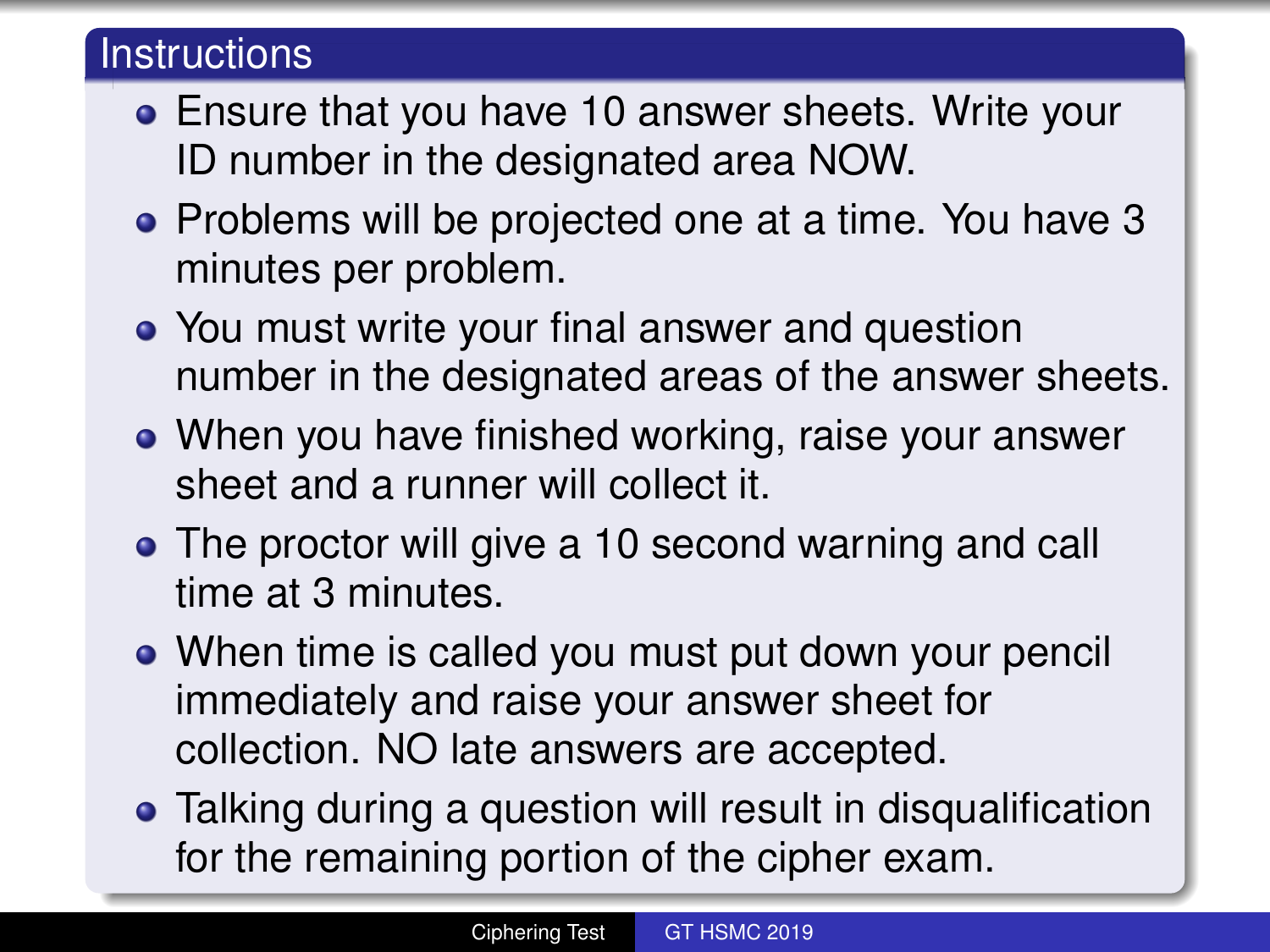## We are about to begin!

## The first question will begin on the next slide.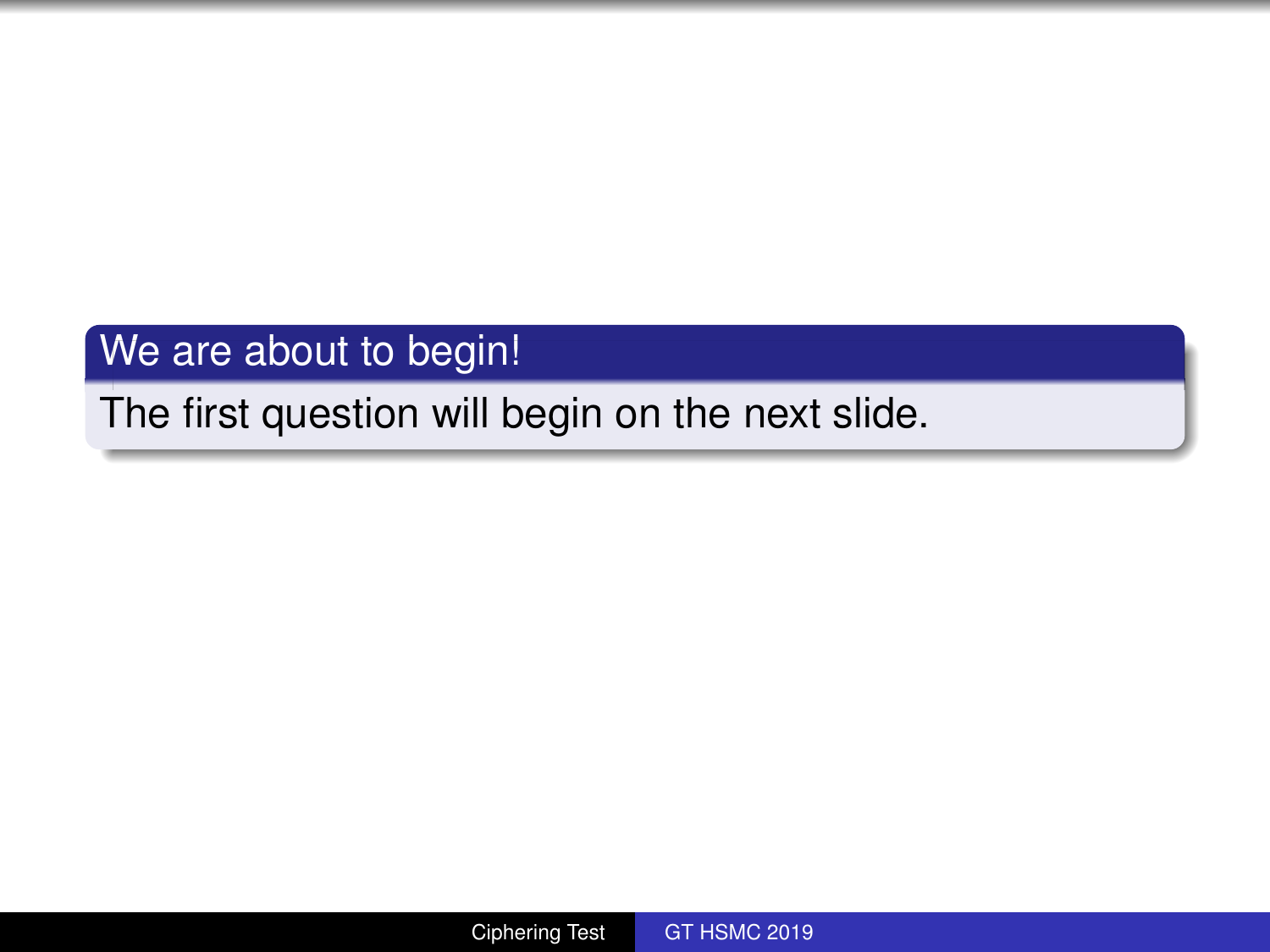How many ways are there to permute the numbers 1, 2, 3, 4, 5, 6, 7 in such a way that 1 is to the left of 2 and 2 is to the left of 3 in the permutation? (Numbers are allowed to appear in between these three.)

#### Answer

$$
7!/3!=840
$$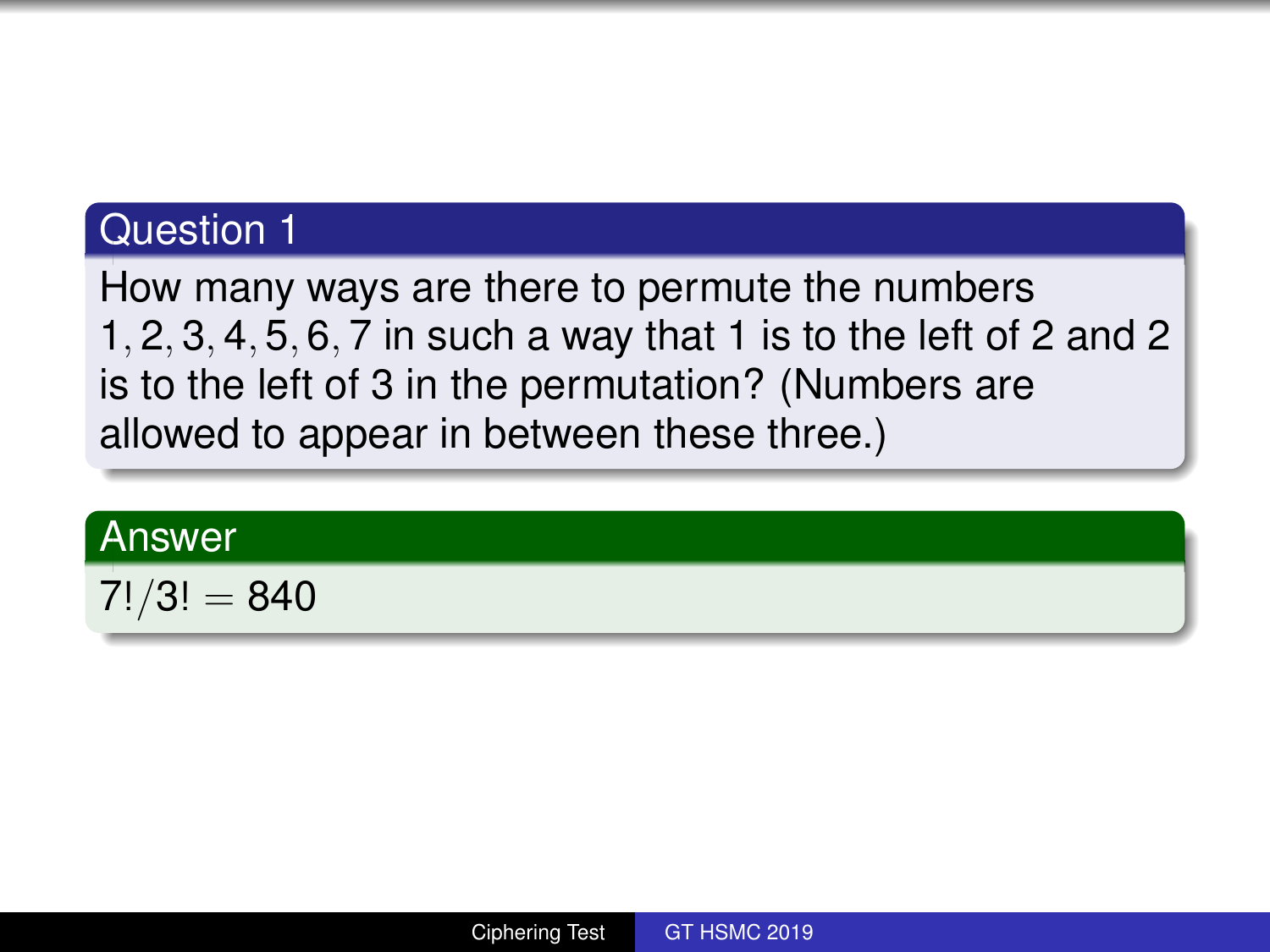How many integers can be represented as a sum of 1 or more integers between 1 and 20 (inclusive) without repeating summands.

# Answer 210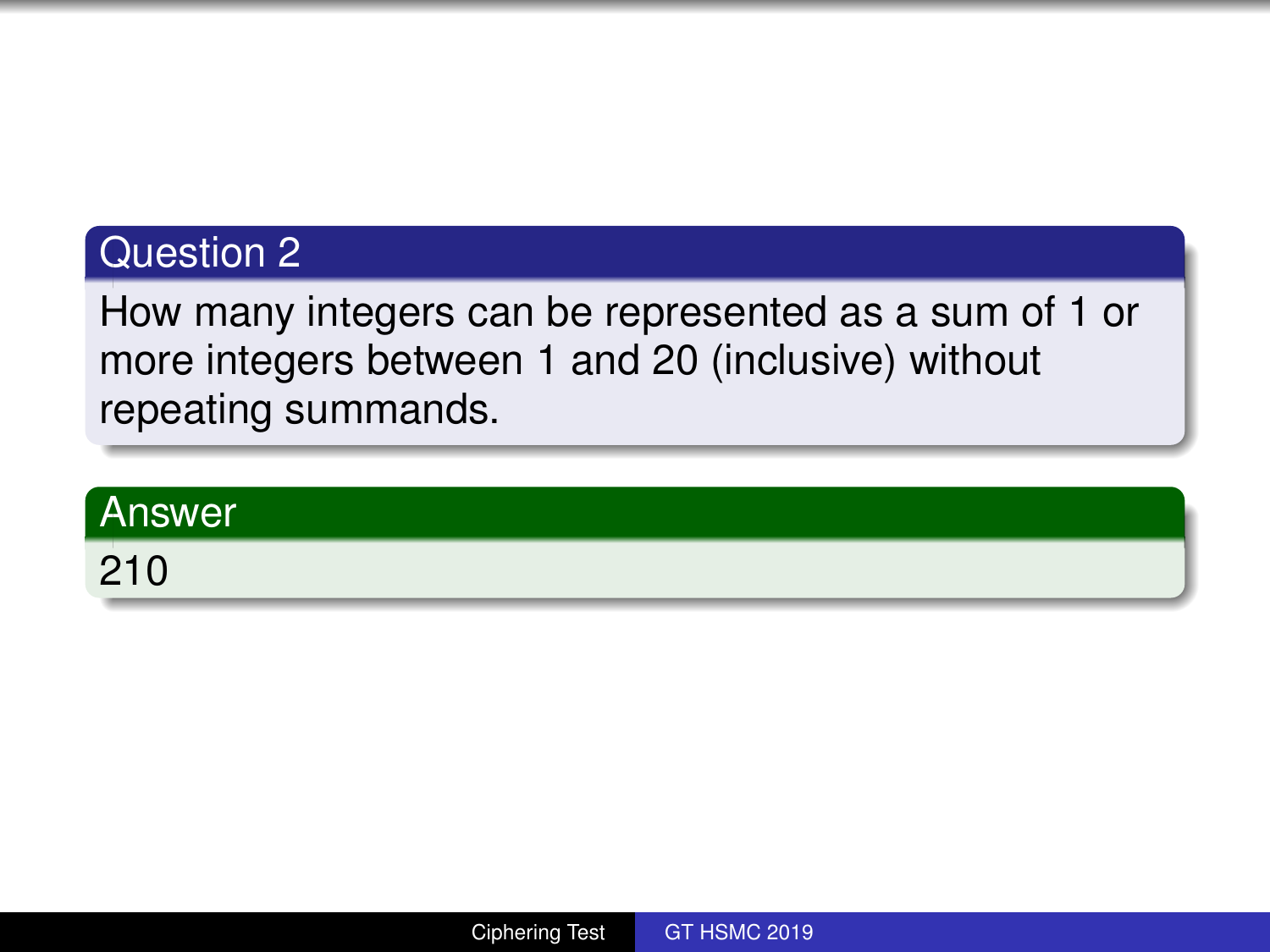What are the three smallest whole numbers that cannot be written as a sum of 3 squares (including  $0^2$ ).

#### Answer

7, 15, 23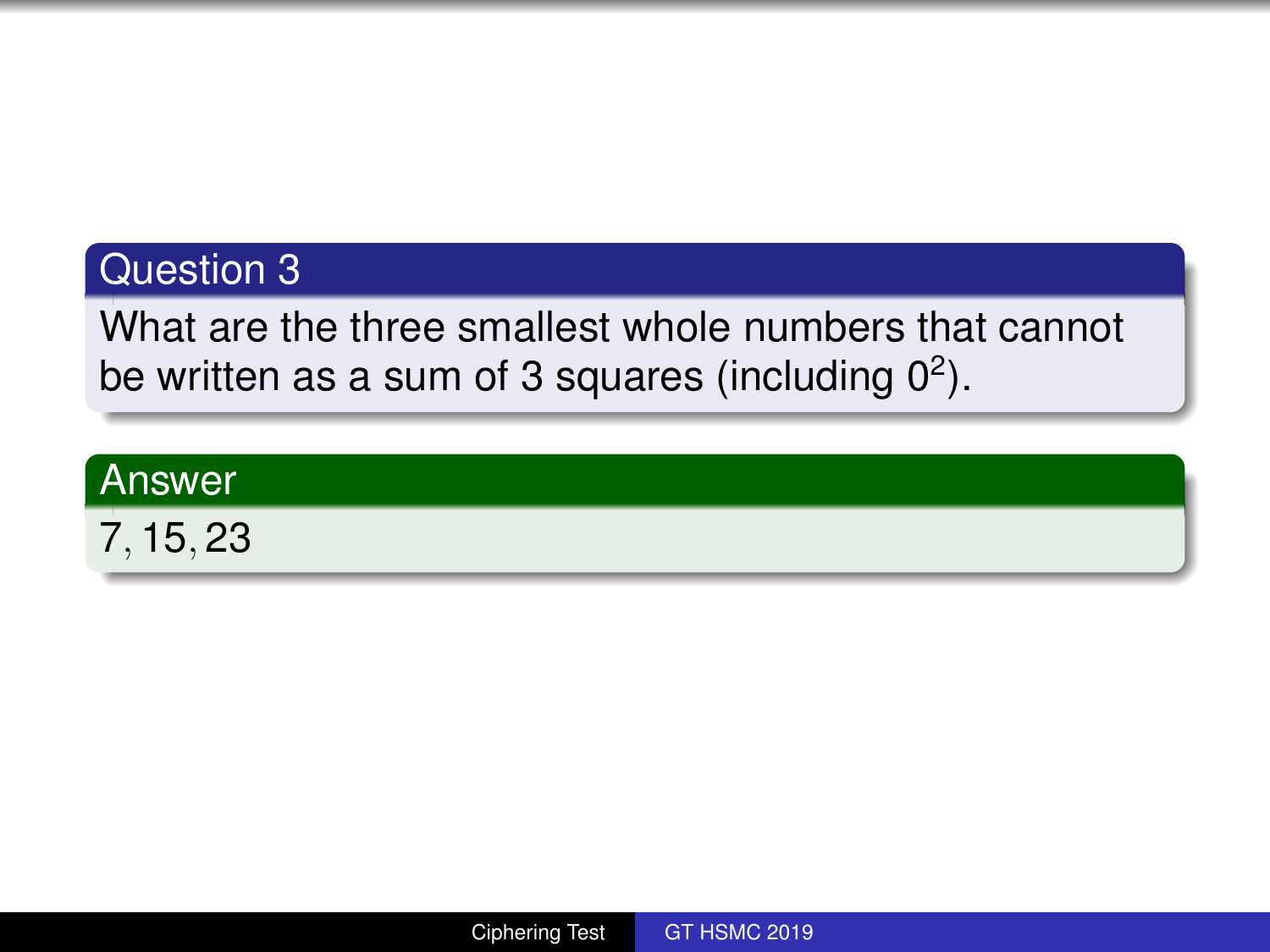Using Figure [1](#page-7-0) below, find the area of the shaded isosceles triangle inside a quarter circle with radius 1.



Figure: Isosceles triangle in a quarter circle.

<span id="page-7-0"></span>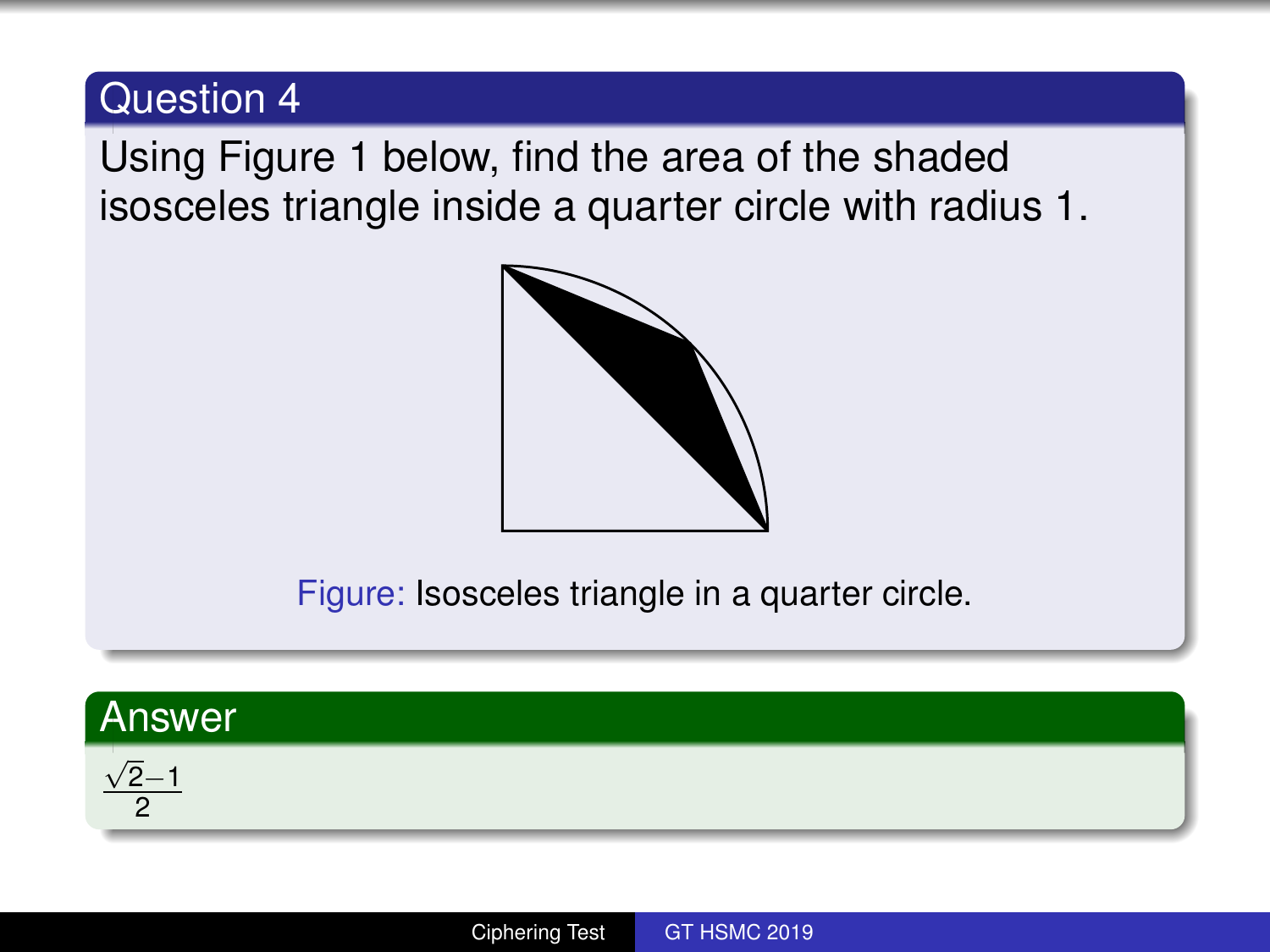Suppose that  $p(x)$  is a polynomial whose coefficients are all non-negative integers where  $p(1) = 8$  and  $p(10) = 1034$ . What is the polynomial  $p$ ?

#### Answer

$$
p(x)=x^3+3x+4
$$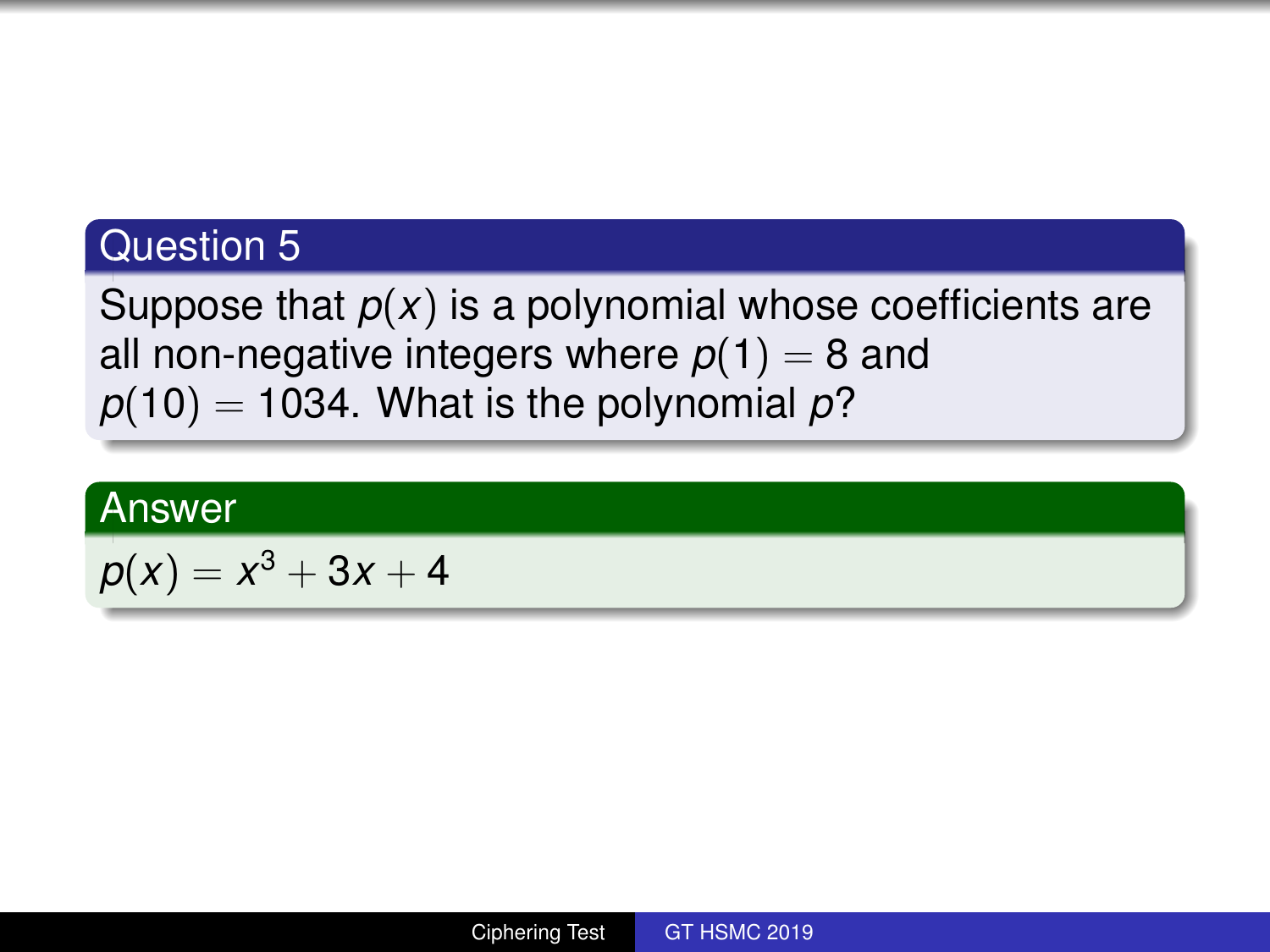At midnight the hour and minute hands of a clock are in alignment. After how many minutes will they next be in alignment again?

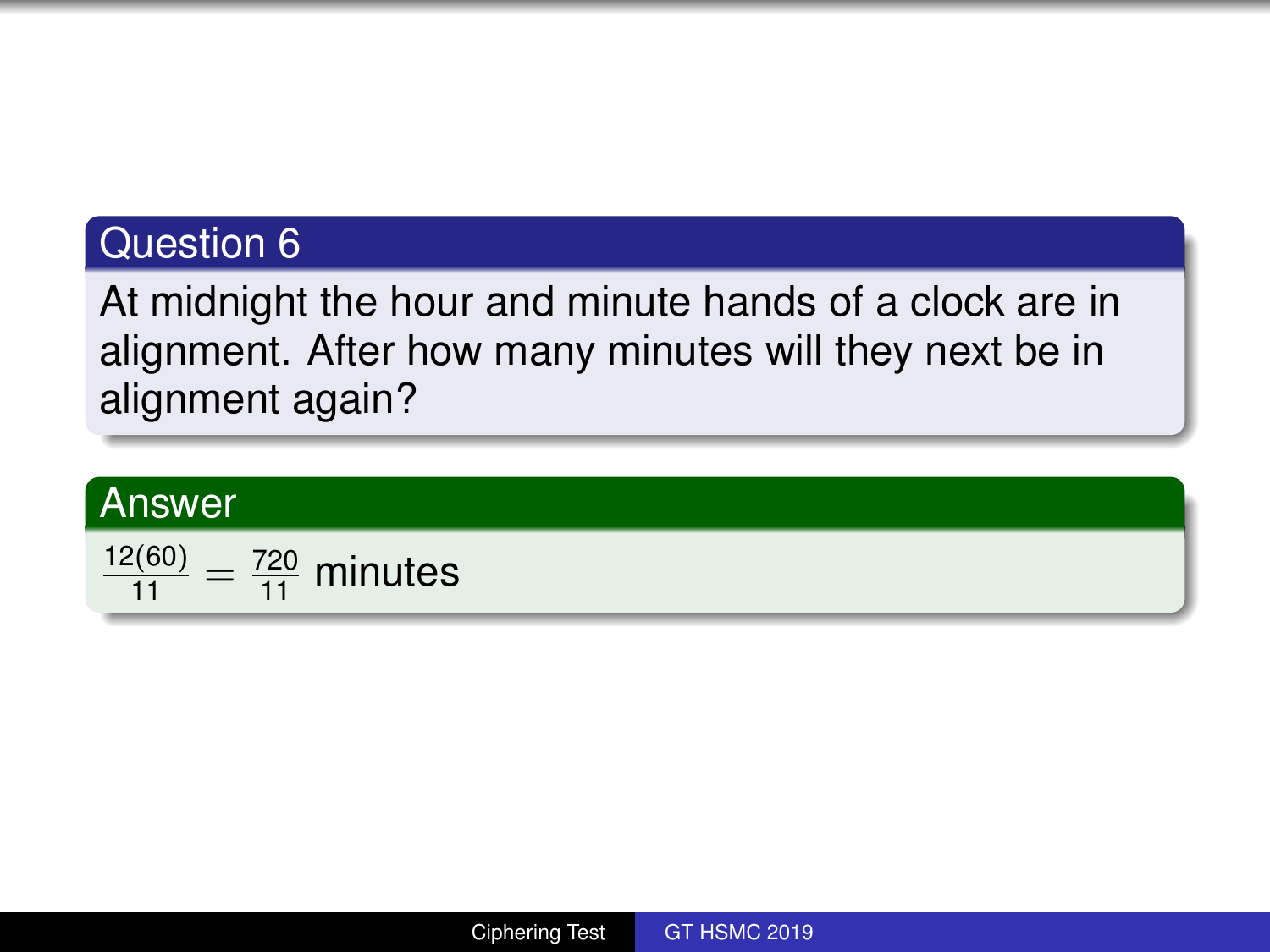Find the sum of all real solutions to  $(\log_2 x)^4 - 5(\log_2 x)^2 + 4 = 0.$ 

| Answer             |  |
|--------------------|--|
| $\Omega$<br>$\sim$ |  |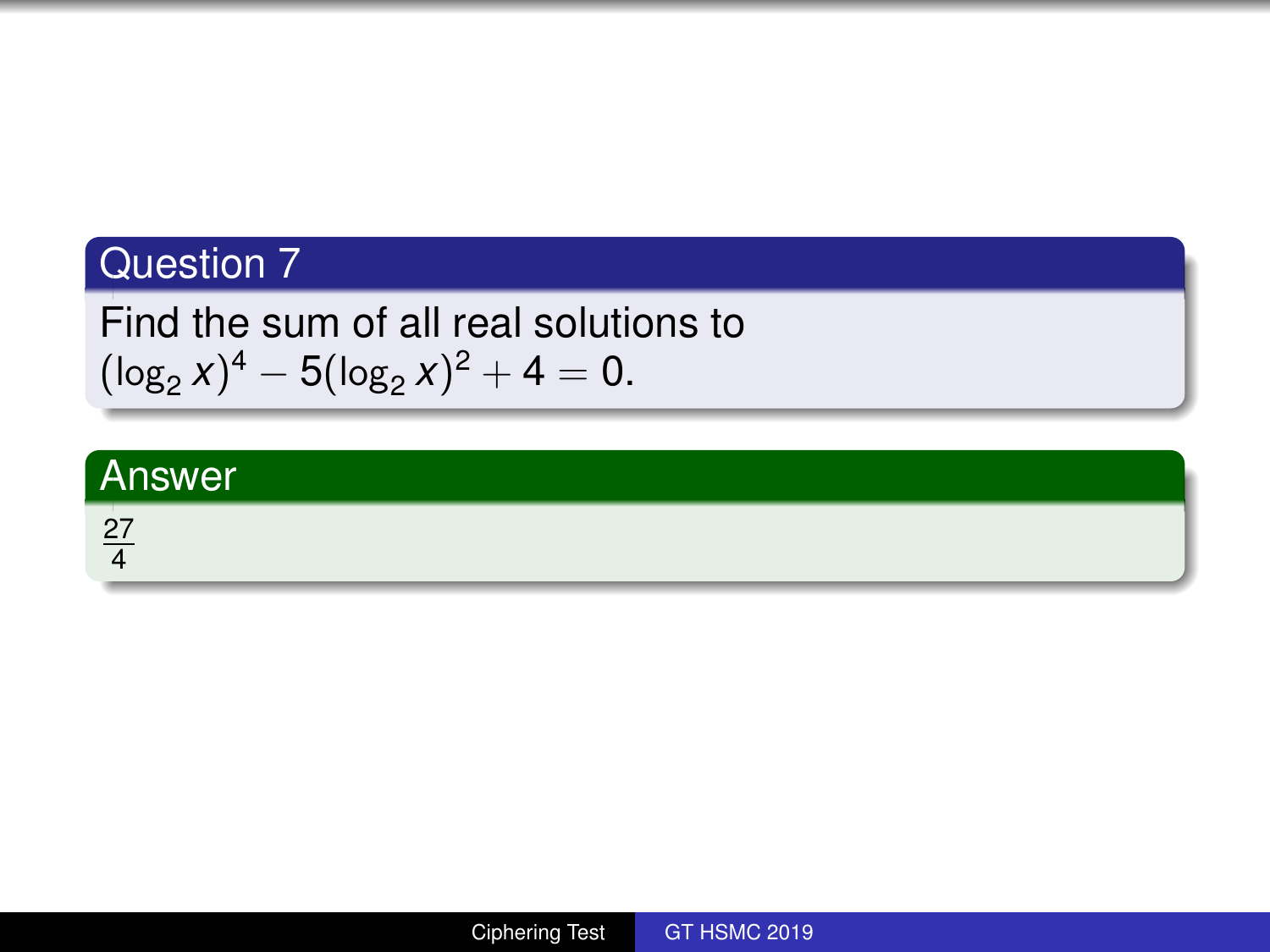What is the sum of all integers between 1 and 100 (inclusive) that do not contain a 3 as one of their digits?

| <b>Answer</b> |  |
|---------------|--|
| 4258          |  |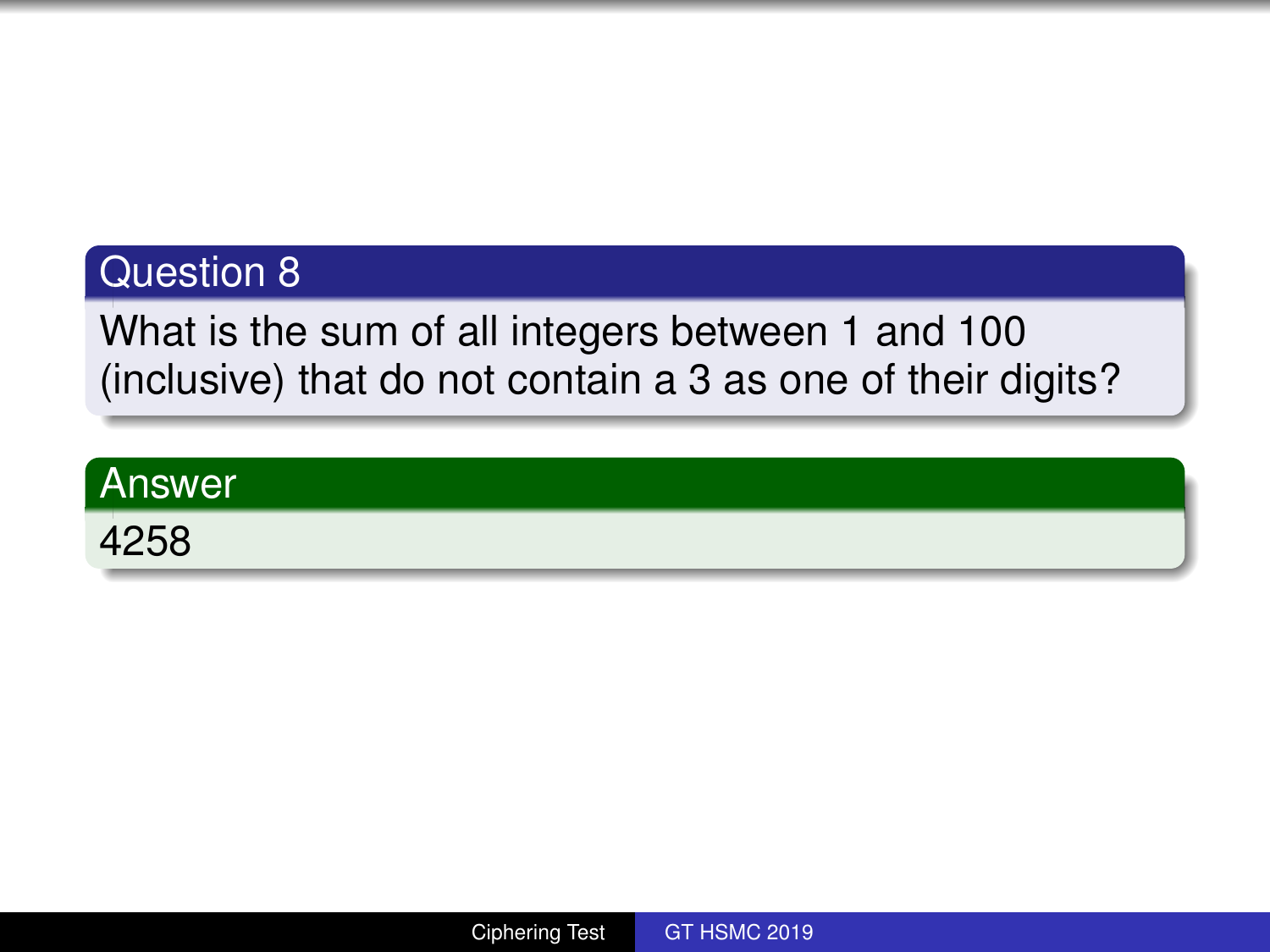Suppose an alien visits Earth whose days are 28 hours long: 20 hours awake, 8 asleep. If the alien goes to bed at 10 pm on the first day, when would the alien wake up at the end of 100 28-hour cycles?

#### Answer

The alien wakes up at 10 pm.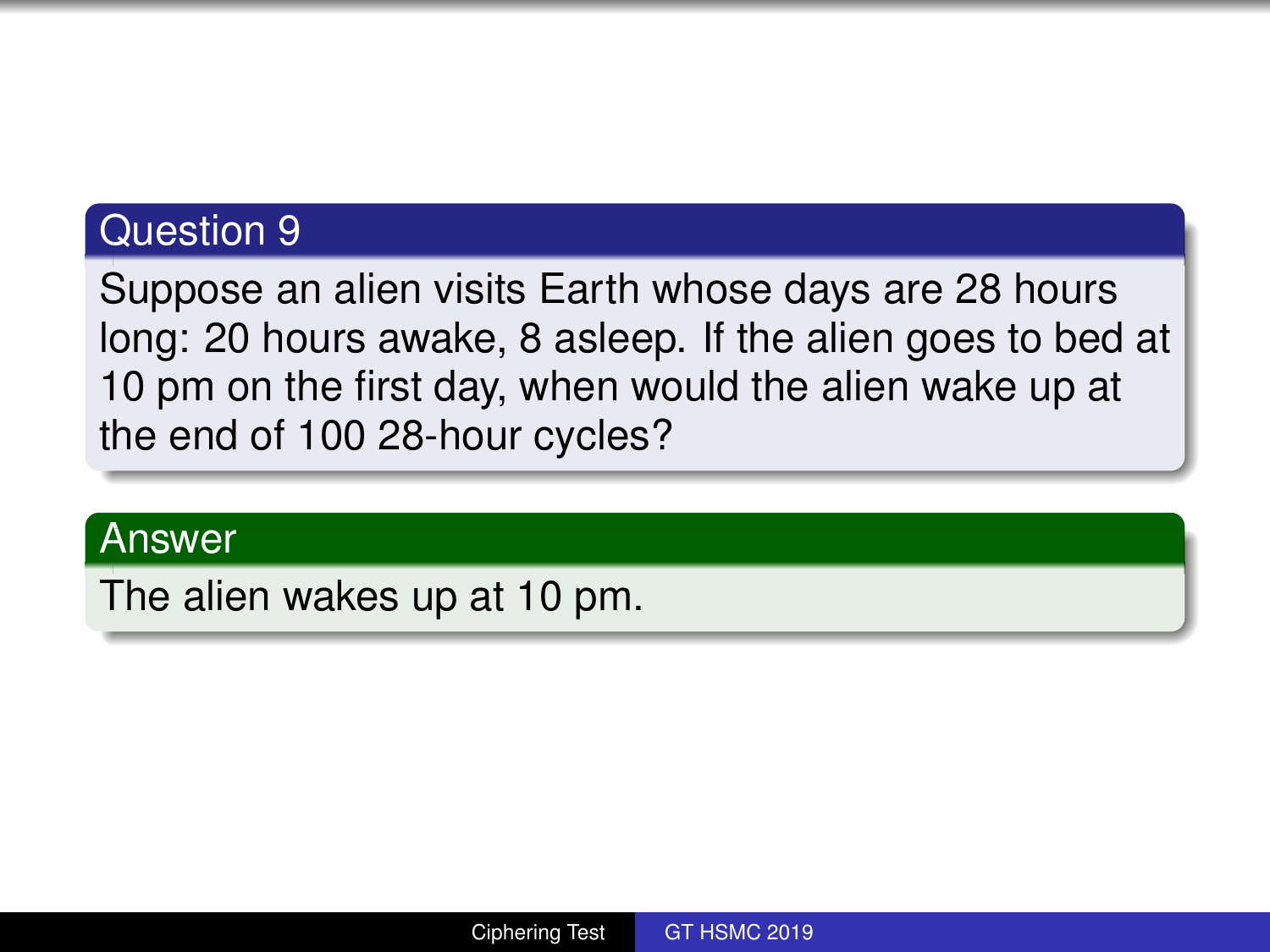A circle *C*<sup>1</sup> has a chord *AB* of length 12 tangent to a concentric circle *C*2. Find the area of the washer between  $C_2$  and  $C_1$ .





36π

Ciphering Test [GT HSMC 2019](#page-0-0)